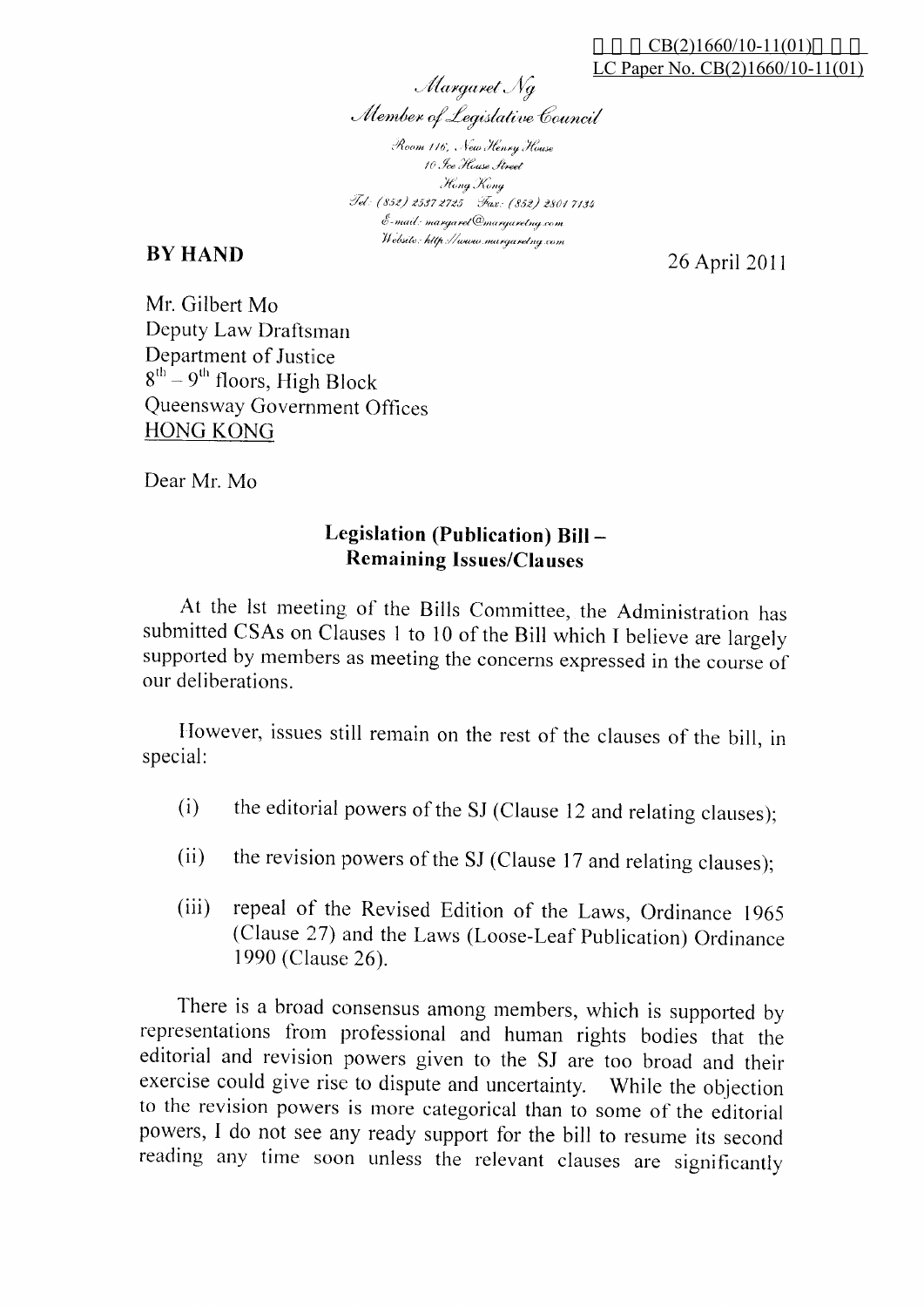amended.

Speaking for myself, I believe that once a bill, having gone through<br>thorough and lengthy scrutiny of the legislature, in the course of which<br>intense attention is increasingly paid to the working and presentation of<br>the bi

In the interest of time, and having reviewed the record, I am setting<br>out in the attached document a list of proposals on the remaining clauses<br>for the consideration of the Administration and members of the Bills<br>Committee thoughts in the meantime will be greatly appreciated.

Yours sincerely Margaret Chairman, Bills Committee

c.c. Clerk of the Bills Committee c.c. Legal Advisor of the Bills Committee

En closure, /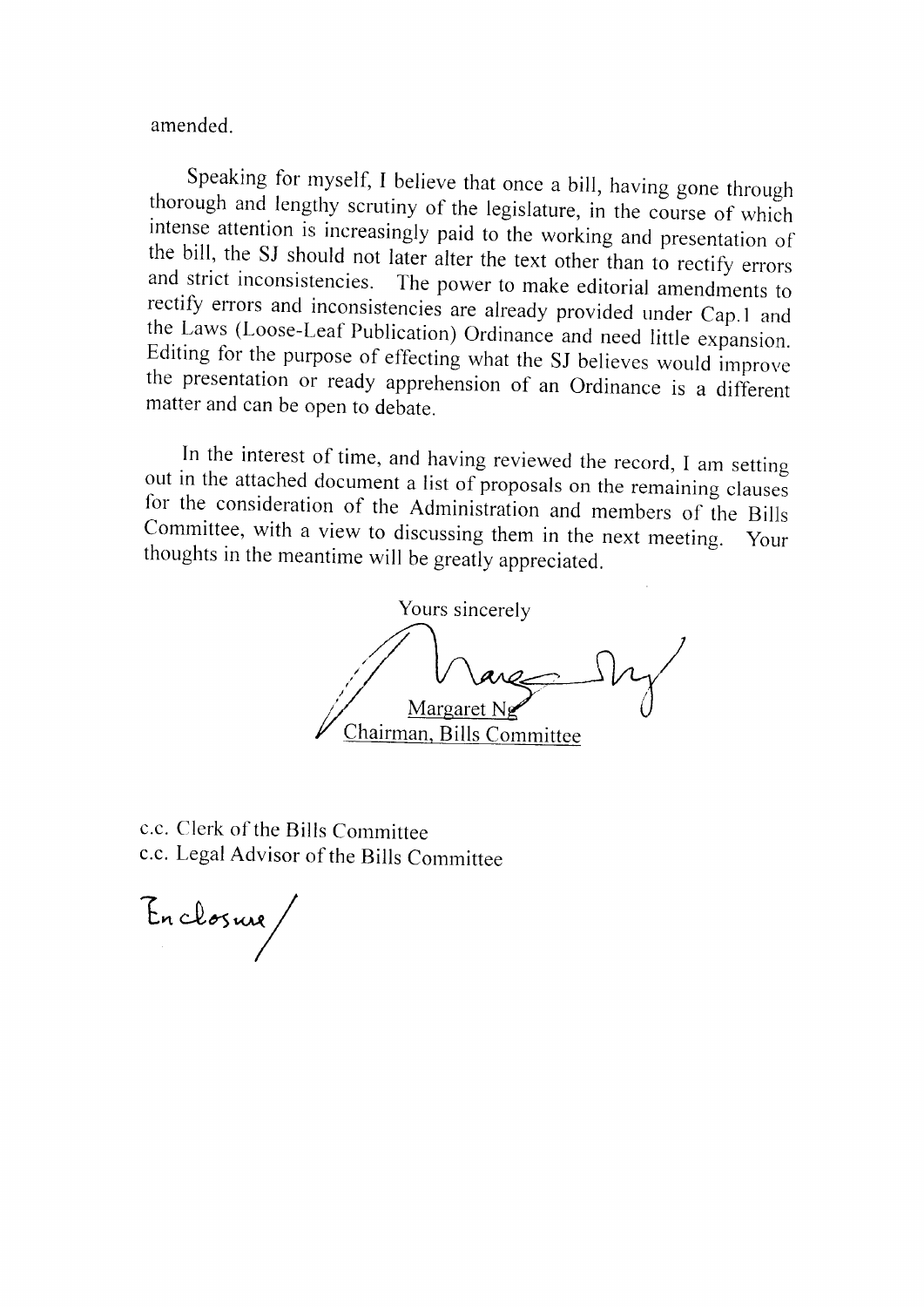## Proposals on Clauses 11 - 35 (To be read with Blue Bill)

| Clause       | <b>Description</b>                    | <b>Proposal/Remarks</b>                                                                                   |
|--------------|---------------------------------------|-----------------------------------------------------------------------------------------------------------|
| 11           | Power to give Chapter<br>Numbers etc. | no comments                                                                                               |
| 12           | <b>Editorial Powers</b>               |                                                                                                           |
| (1)(a)       |                                       | delete: unnecessary; already<br>provided in $s.98A(1)$ of Cap.1                                           |
| (1)(b)       |                                       | delete: already provided in<br>s.98B(1) of Cap.1                                                          |
| (1)(c)       |                                       | delete: new power;<br>"renumbering" can be too<br>Widely interpreted; not supported                       |
| (1)(d)       |                                       | delete: new power; not supported                                                                          |
| (1)(f)       |                                       | delete: new power; not necessary;<br>should be left to the legislature<br>with respect to new legislation |
| (1)(g)       |                                       | wording of $s.2(2)(c)$ of Laws<br>(Loose-Leaf Publication)<br>Ordinance preferred                         |
| (1)(h)       |                                       | delete: new power; not supported                                                                          |
| (1)(i)       |                                       | delete: new power; not supported                                                                          |
| (1)(j)       |                                       | delete: new power; not supported                                                                          |
| (1)(h)       |                                       | delete: new power; not supported                                                                          |
| $(2)(a)-(c)$ |                                       | delete: unnecessary; already in<br>s.98C(1), Cap.1                                                        |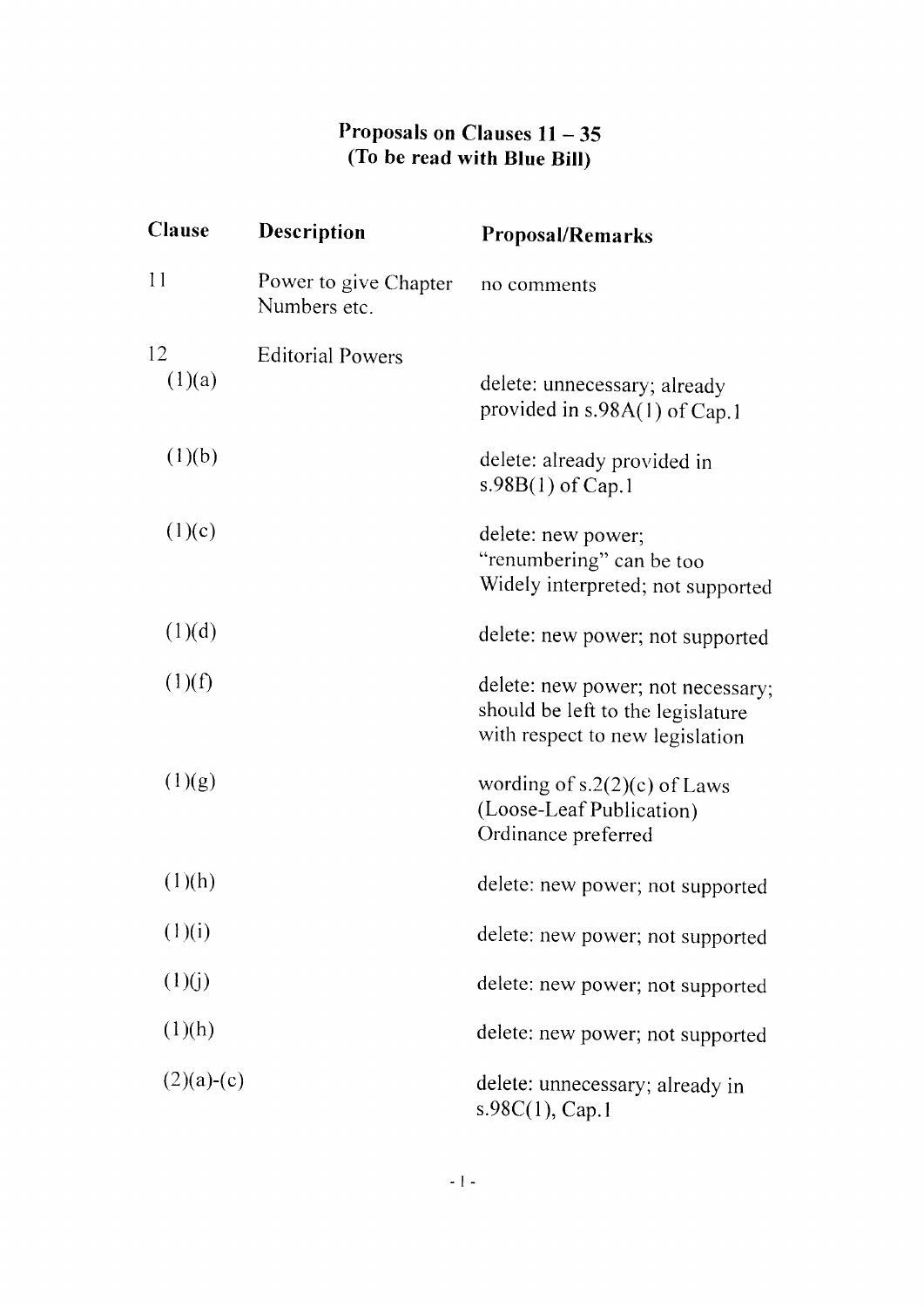| 13    |                                | No objection, but unnecessary if<br>s.12 amended as proposed above                                             |
|-------|--------------------------------|----------------------------------------------------------------------------------------------------------------|
| 14    |                                | same as s.13 above                                                                                             |
| 15    |                                | same as s.13 above                                                                                             |
| 16    |                                | same as s.13 above                                                                                             |
| 17    | <b>Revision Powers</b>         |                                                                                                                |
| (a)   |                                | adopt wording of s.5(c) of Revised<br><b>Edition Ordinance</b>                                                 |
| (b)   |                                | delete: not supported                                                                                          |
| (c)   |                                | delete: not supported                                                                                          |
| (d)   |                                | no objection                                                                                                   |
| (e)   |                                | no objection                                                                                                   |
| (f)   |                                | delete:<br>not<br>supported<br>(the<br>Administration's understanding of<br>"consequential" can be very broad) |
| 18    |                                | no comments                                                                                                    |
| 19    | Amendment of 1990<br>Ordinance | no comments                                                                                                    |
| 20(2) | amending $s.2(2)(b)$           | delete: see below                                                                                              |
| (3)   | amending $s.2(2)(c)$           |                                                                                                                |
| (4)   | to add $(d)$ and $(c)$         | delete: not supported                                                                                          |
| (5)   | amending $s.2(7)$              | delete: not supported                                                                                          |
|       |                                |                                                                                                                |